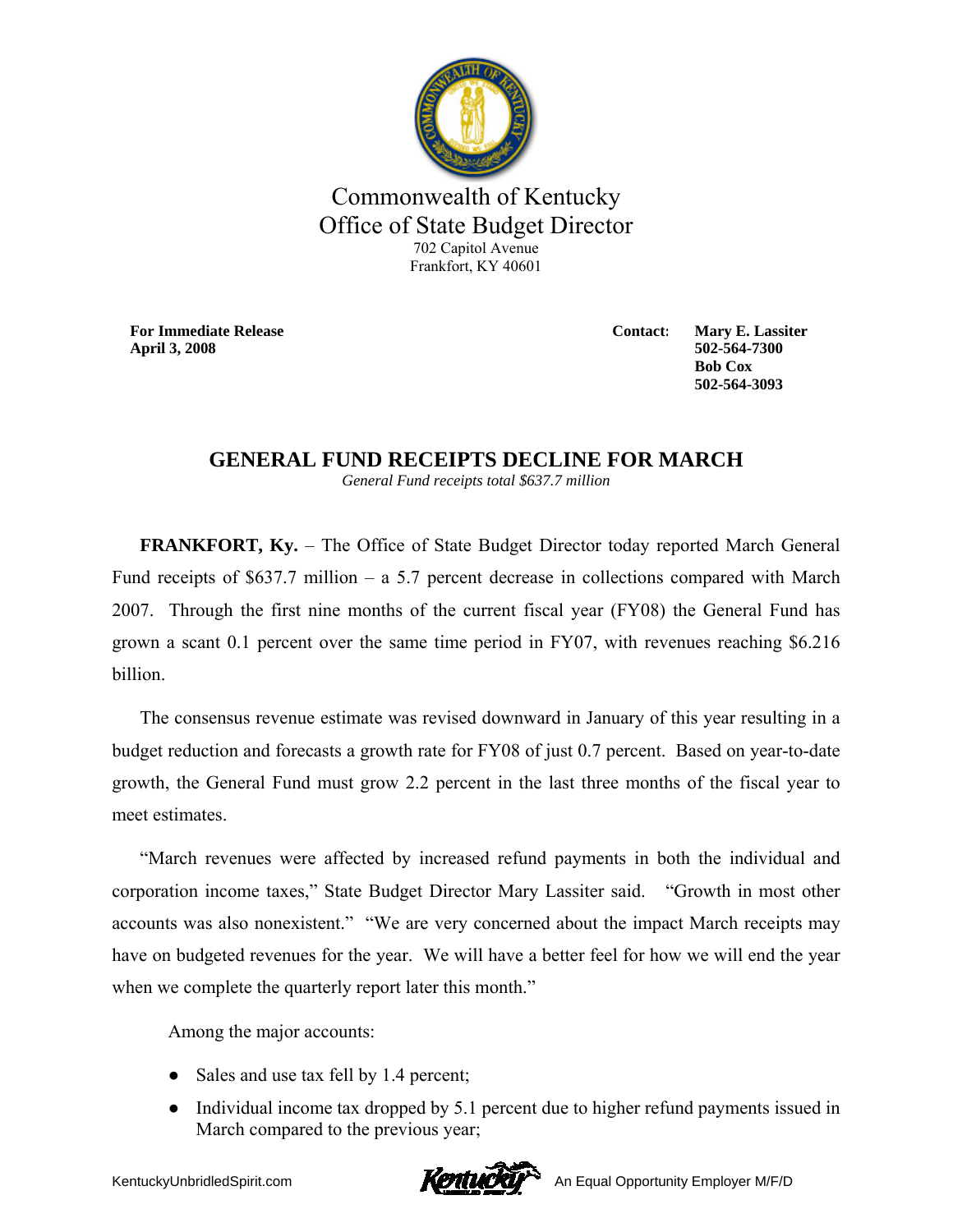- Corporation income tax was down by 48.7 percent, affected by refund payments due to the change in the way limited-liability pass-through entities are taxed;
- Property taxes declined by 20.7 percent due to a change in timing of collections;
- Cigarette taxes rose by 6.1 percent;
- Coal severance taxes grew by 20.1 percent; and
- Lottery receipts were down 20.0 percent from last March.

Kentucky's Road Fund decreased by 6.1 percent in March with receipts of \$97.3 million. So far this fiscal year Road Fund collections have risen 5.5 percent. Consensus revenue estimates call for 4.6 percent growth in FY08 for the Road Fund. Based on collections through March, the Road Fund must grow 2.3 percent in the remaining three months of FY08 to meet estimates.

Among the largest accounts in the Road Fund, motor fuels taxes were up 14.2 percent in March. The growth in March was affected by the change in the rate related to the wholesale price of gasoline. The motor vehicle usage tax fell by 15.8 percent. License and privilege taxes fell by 38.8 percent, and nontax receipts were up 50.5 percent on the strength of investment income and departmental fees.

-30-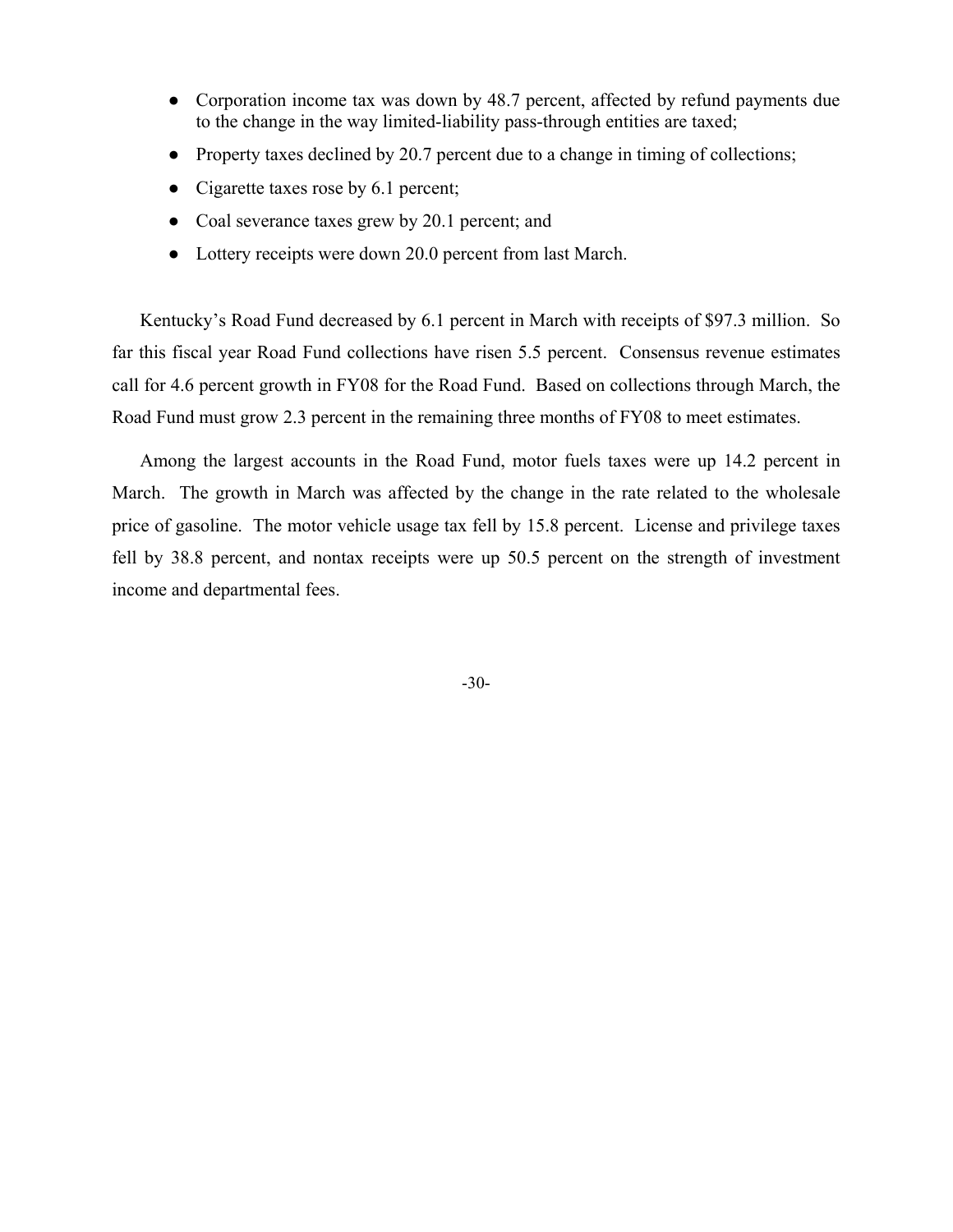## **KENTUCKY STATE GOVERNMENT REVENUE 1. GENERAL FUND REVENUE**

|                                           | <b>MARCH</b>         |                      |                 | <b>JULY THROUGH MARCH</b> |                         |                |  |
|-------------------------------------------|----------------------|----------------------|-----------------|---------------------------|-------------------------|----------------|--|
|                                           | 2008                 | 2007                 | % Change        | FY 2008                   | FY 2007                 | % Change       |  |
|                                           |                      |                      |                 |                           |                         |                |  |
| <b>TOTAL GENERAL FUND</b>                 | \$637,679,283        | \$676,204,023        | $-5.7%$         | \$6,216,498,410           | \$6,209,380,302         | 0.1%           |  |
| <b>Tax Receipts</b>                       | \$610,478,755        | \$652,666,523        | $-6.5%$         | \$5,983,235,161           | \$5,988,634,401         | $-0.1%$        |  |
| Sales and Gross Receipts                  | \$262,509,260        | \$264,454,434        | $-0.7%$<br>2.7% | \$2,506,378,145           | \$2,434,860,908         | 2.9%<br>3.5%   |  |
| <b>Beer Consumption</b><br>Beer Wholesale | 502,491<br>3,271,061 | 489,328<br>3,025,192 | 8.1%            | 4,847,095<br>36,861,675   | 4,681,627<br>34,043,348 | 8.3%           |  |
| Cigarette                                 | 15,091,323           | 14,229,192           | 6.1%            | 128,529,418               | 124,657,862             | 3.1%           |  |
| <b>Distilled Spirits Case Sales</b>       | 7,359                | 7,081                | 3.9%            | 78,290                    | 73,908                  | 5.9%           |  |
| <b>Distilled Spirits Consumption</b>      | 723,773              | 739,904              | $-2.2%$         | 7,805,802                 | 7,530,450               | 3.7%           |  |
| <b>Distilled Spirits Wholesale</b>        | 1,817,214            | 1,769,004            | 2.7%            | 19,958,913                | 18,718,863              | 6.6%           |  |
| <b>Insurance Premium</b>                  | 25,127,834           | 25,049,766           | 0.3%            | 89,102,485                | 85,997,432              | 3.6%           |  |
| Pari-Mutuel                               | 222,935              | 179,001              | 24.5%           | 2,641,374                 | 2,752,608               | $-4.0%$        |  |
| Race Track Admission                      | 3,660                | 2,936                | 24.6%           | 181,075                   | 190,362                 | $-4.9%$        |  |
| Sales and Use                             | 209,596,368          | 212,510,111          | $-1.4%$         | 2,158,003,755             | 2,101,268,559           | 2.7%           |  |
| Wine Consumption                          | 170,833              | 162,779              | 4.9%            | 1,785,206                 | 1,742,652               | 2.4%           |  |
| Wine Wholesale                            | 863,398              | 786,372              | 9.8%            | 9,037,972                 | 8,459,053               | 6.8%           |  |
| <b>Telecommunications Tax</b>             | 4,461,378            | 4,741,308            | $-5.9%$         | 40,919,336                | 38,429,556              | 6.5%           |  |
| <b>Other Tobacco Products</b>             | 649,633              | 762,459              | $-14.8%$        | 6,625,749                 | 6,314,628               | 4.9%           |  |
| License and Privilege                     | \$91,719,296         | \$80,200,002         | 14.4%           | \$333,988,390             | \$276,009,602           | 21.0%          |  |
| Alc. Bev. License Suspension              | 61,820               | 136,260              | $-54.6%$        | 650,310                   | 452,561                 | 43.7%          |  |
| <b>Coal Severance</b>                     | 18,918,485           | 15,749,712           | 20.1%           | 166,721,196               | 163,020,348             | 2.3%           |  |
| <b>Corporation License</b>                | 499,148              | 1,567,300            | $-68.2%$        | 2,194,213                 | 9,367,603               | $-76.6%$       |  |
| <b>Corporation Organization</b>           | 2,459                | 5,975                | $-58.9%$        | 236,191                   | 73,588                  | 221.0%         |  |
| <b>Occupational Licenses</b>              | 11,949               | 6,184                | 93.2%           | 89,454                    | 111,528                 | $-19.8%$       |  |
| Oil Production                            | 758,118              | 394,553              | 92.1%           | 6,811,470                 | 4,500,679               | 51.3%          |  |
| Race Track License                        | 4,725                | 4,375                | 8.0%            | 194,510                   | 283,675                 | $-31.4%$       |  |
| <b>Bank Franchise Tax</b>                 | 58,810,255           | 58,320,264           | 0.8%            | 70,292,713                | 63,265,997              | 11.1%          |  |
| <b>Driver License Fees</b>                | 57,173               | 50,687               | 12.8%           | 464,486                   | 452,213                 | 2.7%           |  |
| <b>Minerals Severance</b>                 | 705,655              | 816,851              | $-13.6%$        | 12,659,132                | 11,128,461              | 13.8%          |  |
| <b>Natural Gas Severance</b>              | 2,827,281            | 3,147,840            | $-10.2%$        | 23,039,052                | 23,352,950              | $-1.3%$        |  |
| <b>Limited Liability Entity</b>           | 9,062,226            | 0                    | ---             | 50,635,665                | 0                       | $\overline{a}$ |  |
| Income                                    | \$230,162,239        | \$275,224,865        | $-16.4%$        | \$2,632,224,634           | \$2,770,652,557         | $-5.0%$        |  |
| Corporation                               | 36,566,983           | 71,266,884           | $-48.7%$        | 310,281,749               | 639,351,879             | $-51.5%$       |  |
| Individual                                | 193,595,257          | 203,957,981          | $-5.1%$         | 2,321,942,885             | 2,131,300,677           | 8.9%           |  |
| Property                                  | \$21,303,818         | \$26,856,426         | $-20.7%$        | \$443,876,736             | \$449,039,295           | $-1.1%$        |  |
| Building & Loan Association               | (33, 108)            | 37,973               | $\overline{a}$  | 235,501                   | 463,526                 | $-49.2%$       |  |
| General - Real                            | 4,684,756            | 3,833,400            | 22.2%           | 228,933,223               | 219,626,472             | 4.2%           |  |
| General - Tangible                        | 11,238,770           | 14,641,764           | $-23.2%$        | 160,735,503               | 161,929,061             | $-0.7%$        |  |
| Omitted & Delinquent                      | 4,605,270            | 5,782,617            | $-20.4%$        | 18,867,448                | 26,303,380              | $-28.3%$       |  |
| <b>Public Service</b>                     | 620,512              | 2,322,260            | $-73.3%$        | 34,065,974                | 39,653,327              | $-14.1%$       |  |
| Other                                     | 187,618              | 238,412              | $-21.3%$        | 1,039,087                 | 1,063,530               | $-2.3%$        |  |
| Inheritance                               | \$1,592,361          | \$2,862,068          | $-44.4%$        | \$39,177,097              | \$32,164,555            | 21.8%          |  |
| Miscellaneous                             | \$3,191,782          | \$3,068,728          | 4.0%            | \$27,590,159              | \$25,907,484            | 6.5%           |  |
| <b>Legal Process</b>                      | 2,114,362            | 2,139,387            | $-1.2%$         | 18,343,730                | 18,559,343              | $-1.2%$        |  |
| T. V. A. In Lieu Payments                 | 1,055,161            | 918,640              | 14.9%           | 9,223,859                 | 7,281,406               | 26.7%          |  |
| Other                                     | 22,259               | 10,701               | 108.0%          | 22,569                    | 66,735                  | $-66.2%$       |  |
| <b>Nontax Receipts</b>                    | \$27,056,986         | \$22,328,632         | 21.2%           | \$226,560,832             | \$210,336,494           | 7.7%           |  |
| <b>Departmental Fees</b>                  | 2,954,303            | 2,839,029            | 4.1%            | 22,626,119                | 20,652,317              | 9.6%           |  |
| PSC Assessment Fee                        | 4,390                | 1,243                | 253.2%          | 10,671,543                | 12,297,512              | $-13.2%$       |  |
| Fines & Forfeitures                       | 2,648,030            | 2,526,617            | 4.8%            | 21,421,267                | 19,578,869              | 9.4%           |  |
| Interest on Investments                   | 82,410               | 111,484              | $-26.1%$        | 1,110,908                 | 1,061,209               | 4.7%           |  |
| Lottery                                   | 16,000,000           | 20,000,000           | $-20.0%$        | 139,761,591               | 138,125,113             | 1.2%           |  |
| Sale of NO <sub>x</sub> Credits           | 4,680,600            | 99,500               | 4604.1%         | 9,535,600                 | 611,600                 | 1459.1%        |  |
| Miscellaneous                             | 687,252              | (3,249,240)          | ---             | 21,433,803                | 18,009,875              | 19.0%          |  |
| Redeposit of State Funds                  | \$143,541            | \$1,208,868          | $-88.1%$        | \$6,702,418               | \$10,409,407            | $-35.6%$       |  |